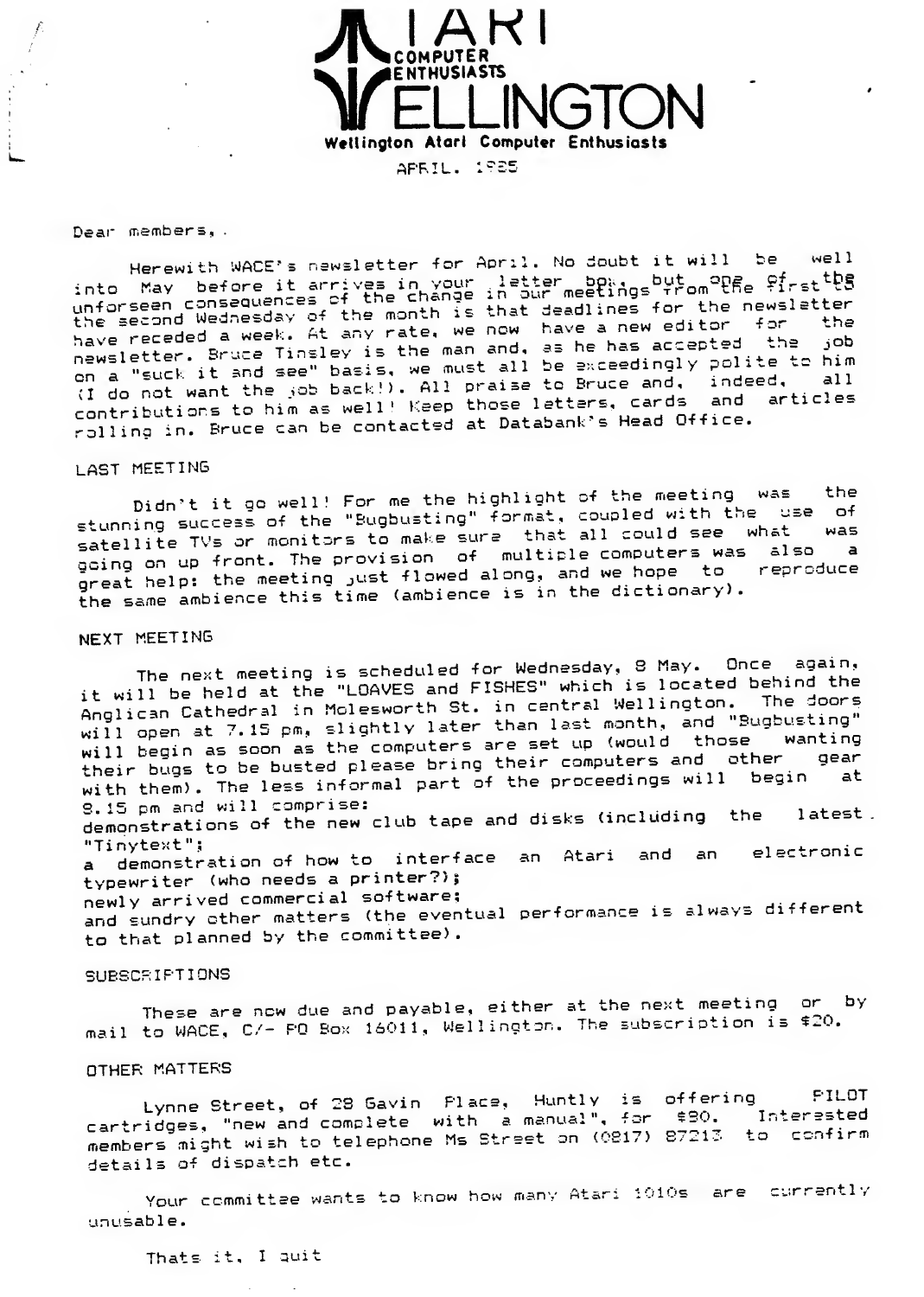#### EDITORIAL

Just <sup>a</sup> short note from your new editor, while he tries to settle into the heady world of publishing.

The only way a newsletter can succeed on a regular basis is by having articles available to print. In the past, the majority of these have been supplied by either the President, the Secretary, or other Committee members. What I would like each of you to do is to note down any items of interest, relating to either your Atari, or computing in general. Who knows, you might be the only person to stumble on to some little secret tucked away in the innards of this marvelous little machine of ours, and you should let the rest of us know about it.

Contributions don't have to be of the highest precision, that's what an editor is for.

If you do have something for me, you can, as Des has mentioned, find me at Databank Systems, on the corner of The Terrace and Boulcott Street. If I'm not in just leave it at reception. I look forward to your support during the next year.

#### Bruce Tinsley.

P.S. I dont have a printer, but as soon as I get one, I will be using TinyText, and not the companies word processor.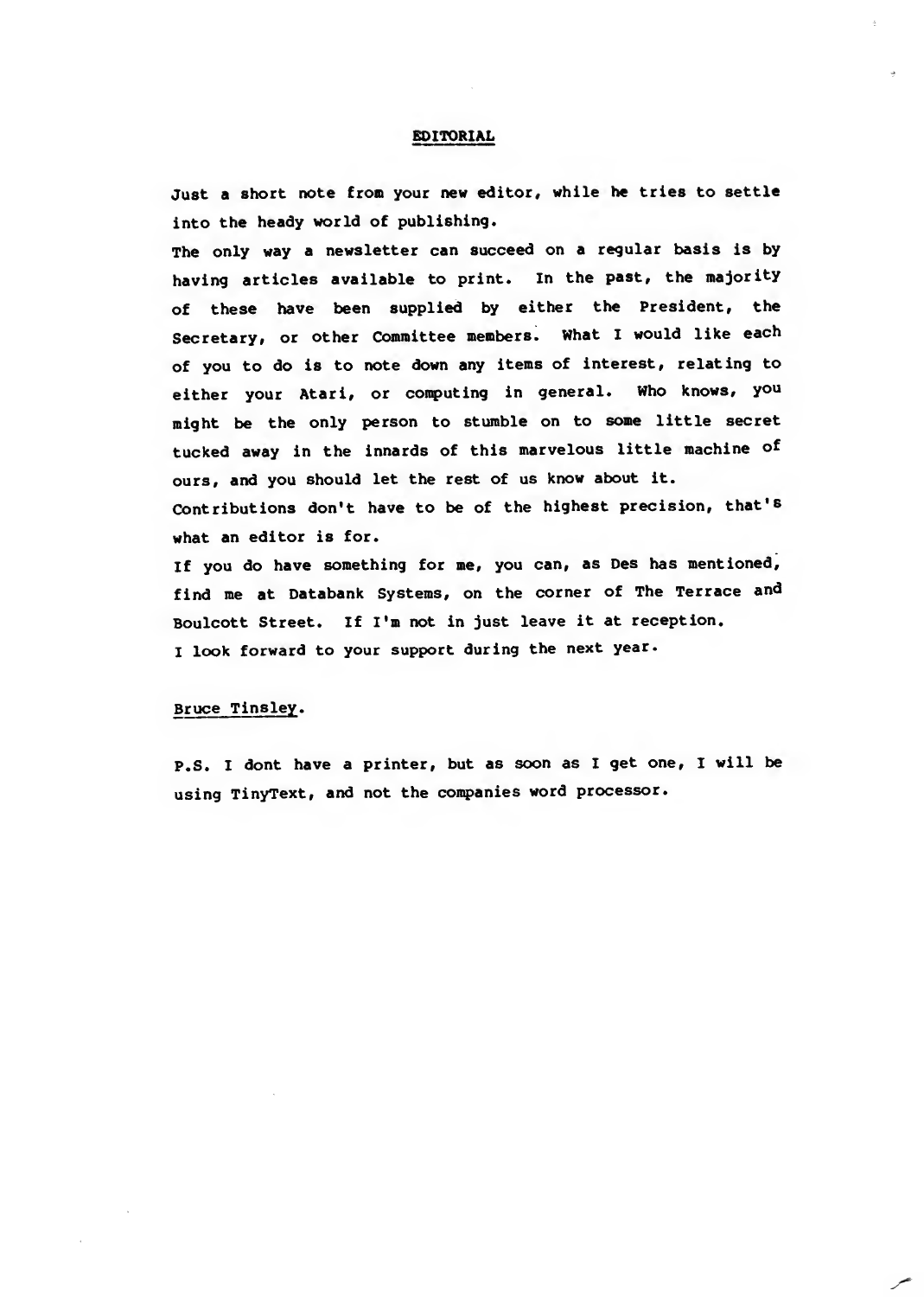#### AUCTION

a communication of the communication of the

It was suggested at our last committee meeting that We have another auction. I had stated at the A.G.M. that We would not have another one but if there is enough interest it may be possible. It could be held in say, July to give me time to test the supply situation. Any member who has any hardware or software surplus to their recquirements please contact Eddie Nickless, phone (bus.) 872 023, or (home before 9.30p.m.) 881 443.

Any software must be original, NO COPIES PLEASE and the Club will take 10X commission . Give me the details of the item for sale and the reserve price.

#### CLUB DISKS

So far, three "Club Disks" have been produced. They have been well received, and, over the months, more will be made available.

Club Disk #1 comprises Arcade games. If you like shooting the s—t out of assorted aliens, then this disk is for you. If you don't, then it isn't.

Club Disk #2 is a happy mixture of machine and basic language programmes, most from recent tapes.

Club Disk #3's most attractive feature is it's "Menuplus" programme which, combined with an Autorun sys., boots up the disk and allows one to pick and chose from about ten other (basic or language) programmes. Another programme, "Polycopy", allows one to transfer simultaneously up to three programmes from disk to disk. <sup>1</sup> now have it on <sup>a</sup> number of my basic disks.

CLUB DISK #4-will-be distributed at the next meeting. It includes: Tinytext (the final upgrade). The strength of this programme it's much improved printing speed as well as it's ability to display finished text as it would appear on the page, is at up to 80 finished text as it would speak on the page, is the programmes.<br>characters per line. The instructions are embedded in the programmes. Fileindex. Bernard Kerr's programme, which he demonstrated at meeting. Home grown and we are proud of it! meeting. Home grown and we are product. It.<br>Escape from Epsilon. From Antic magazine, a very good game. Tested and approved by my kids. Maniac. A public domain version of "K razy Shootcut" Simon. <sup>A</sup> much improved version cf the classic. alphabee. A goodie for the youn. B© per

CLub Disk #5 has not yet been started: nominations "of" "switable programmes will be accepted by the undersigned.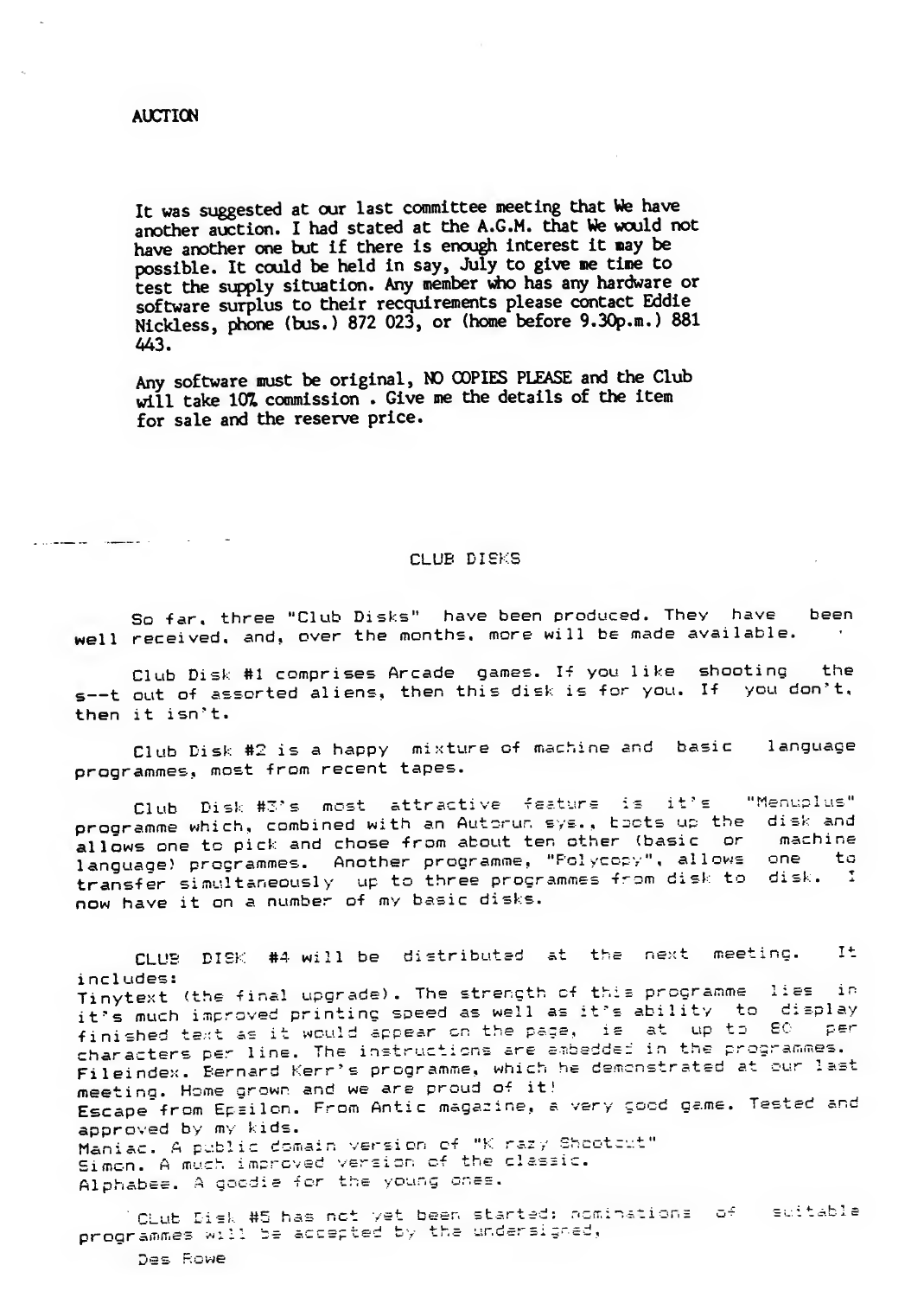#### PRESIDENT'S PAGE

At last count we had well over 500 program listings in our Print Library."A fair achievement" or even "Great Stuff!" would be an entirely appropriate response – but valuable as it is to have this resouce, it is of little practical use unless more of these program listings are typed up so that in their new form as computer programs they can be placed in the WAGE Program Library and,if you are interested in them,in your own col 1ections.Accordingly,one of the things that <sup>I</sup> would like to do this year is to qet many mere of the better programs in the Print Library transcribed onto tape or disk.

You shouldn't think,however,that the club hasn't already done <sup>a</sup> fair amount of work in this area:it has.In fact since the first members began to met (informally) back in 1981, many willing people have spent long hours transcribing programs for communal use.But,as you will see from the list below of our most recent activity,we have been relying on a much too small group of people for progress in this area.I hope that we can change this.

To keep you in touch with current work we are publishing our transcription list.It records the names and file numbers of the programs,the people who are typing them in,and where the programs are in the transcription process.This process moves through the following stages:

- a) program identified as worth transcription
- b) President calls for volunteer to type it up

c) if successful response,volunteer given program and types it in

d) volunteer passes program transcribed onto cassette/disk over to President

f) President passes program to another volunteer for any debugging etc. required

g) program sent to cur Programi Library

From there the program -if quality - may possibly be reser quality – may possibly be reserved for the club tape series.if it is no<br>you will have no difficulty in being able to get a copy of it from the. it is public domain and of sufficient it is public domain and of sufficient<br>ed for the club tape series.If it is not Library.But what if the program is not public demain?The legal advice that we have obtained indicates that if you have either bought <sup>a</sup> copy of the we have outained indicates that if you have drawn - or you have borrowed<br>that publication from a public library,then you may legally hold a<br>that publication from a public library,then you may legally hold a that publication from a public library,then you may legally hold a<br>cassetta/disk copy of the relevant transcited program.

The following table shows who is typing in what and what stage in the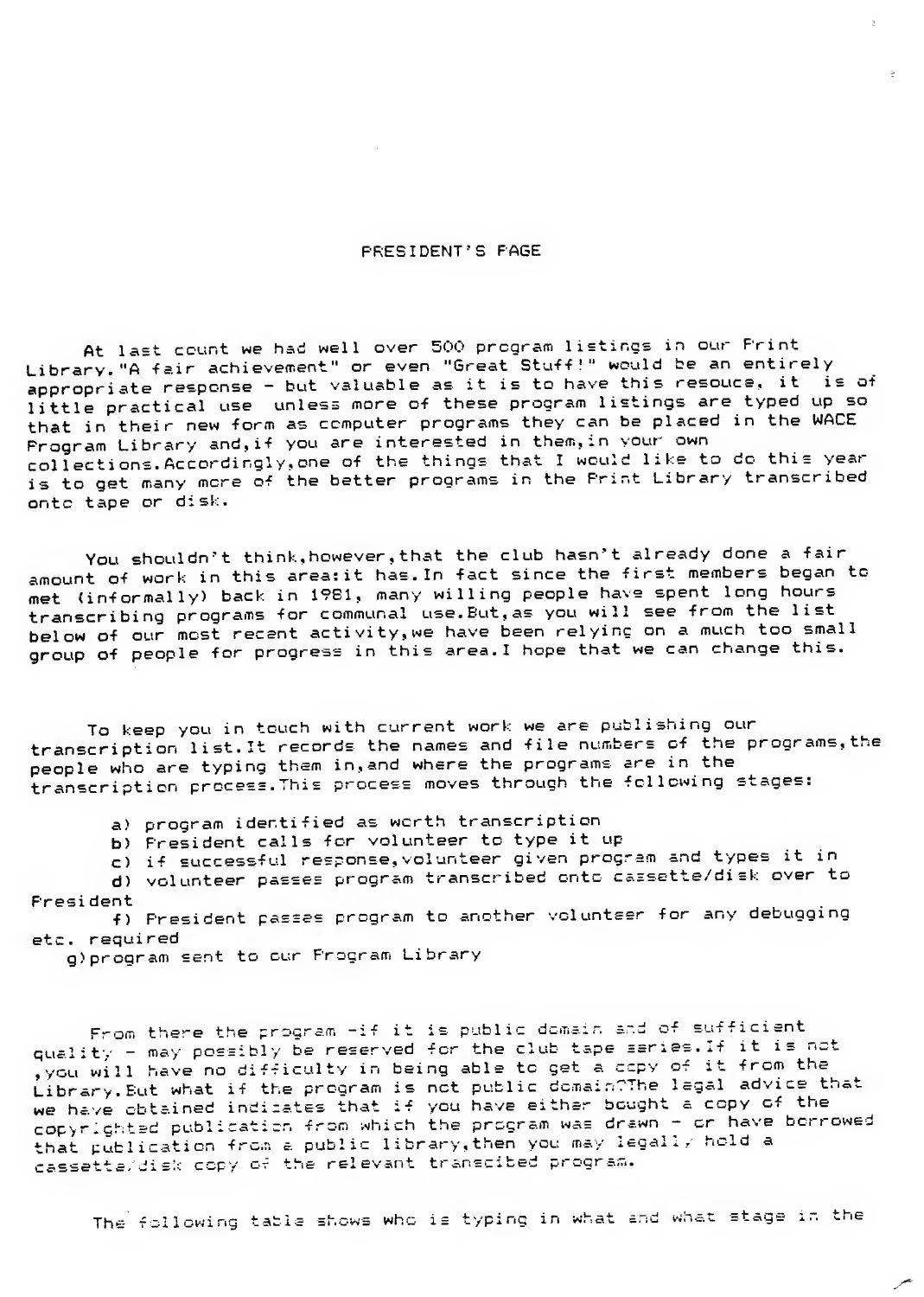transcription process we are at.Incidentally,the next time we print this list we will add the sources of the programs.

| <b>PROGRAM NAME</b>                         | FILE NO.              | <b>TYPIST</b>    | <b>STATUS</b> |
|---------------------------------------------|-----------------------|------------------|---------------|
| $\cdot$<br>RECORD KEEPING<br><b>FROGRAM</b> | 5100/12               | Tom Larkin       | Being Typed   |
| CHAMPIONSHIP<br><b>BOXING</b>               | 7500/23               | Tom Larkin       | Being Typed   |
| NIGHT FIGHTER                               | 7800/27               | Tom Larkin       | Being Typed   |
| WHAT IS IT?                                 | ?                     | Chris Richardson | Being Typed   |
| SMALL TALKER                                | $\mathbb{R}^2$        | Chris Caudwell   | Being Typed   |
| VERSE WEAVING                               | ?                     | Chris Caudwell   | Being Typed   |
| <b>BIORYTHM</b>                             | 5700/1                | Sandra Minshull  | Being Typed   |
| GRADEBOOK ATARI                             | 1203073               | Mike Munro       | Being Typed   |
| AIR ATTACK                                  | 7800/25               | Chris Richardson | Being Typed   |
| TANK BATTLE                                 | 7800/26               | Chris Macer      | Being Typed   |
| <b>BARS</b><br>Chris Richardson             | 2230/1<br>Being Typed |                  |               |
| <b>GRAPH E's</b>                            | 2125/15               | Des Rowe         | Being Typed   |
| <b>SAFE CRACKER</b>                         | 5                     | Chris Macer      | Being Typed   |
| DECISION MAKER                              | 7                     | Sandra Minshull? | Being Typed   |
| HUNT THE RAIDER                             | 7800/21.              | Des Rowe         | Being Typed   |
| <b>FATTERNS</b>                             | $\mathbb{R}$          | Sandra Minshull  | Being Typed   |
| <b>EXOCET</b>                               | 7800/29               | Sandra Minshull  | Being Typed   |
| <b>SOLID STATES</b><br><b>REVISTED</b>      | 6100/7                |                  | Frocessing    |
| MERCURY MINE                                | 7600739               | Anne Minshull    | Processing    |
| SON OF<br><b>SOLID STATE</b>                | 610078                |                  | Frocessing    |
| MATT-EDIT                                   | 6450/18               | Des Rowe         | Processing    |
| RIVER RAIDER                                | Ç.                    | Eddie Warren     | Processing    |
| READING PROGRAM                             | 7252/1                | Eddie Warren     | Processing    |
| PITCH MAKER                                 | P.                    | Eddie Warren     | Processing    |
| MEMORY                                      | $\mathbb{R}$          | Eddie Warren     | Frocessing    |
| ORIGEN                                      | $\mathbb{R}$          | Eddie Warren     | Frocessing    |
| CALC                                        | 2100/11               | Chris Macer      | Processing ?  |

 $\mathcal{L}_{\text{max}}$  , and  $\mathcal{L}_{\text{max}}$ 

 $\ddot{\phantom{0}}$ 

 $\ddot{\phantom{1}}$ 

 $\frac{1}{4}$ 

 $\begin{array}{c} \frac{1}{2} \\ \frac{1}{2} \end{array}$ 

 $\bar{z}$ 

 $\frac{1}{2}$ 

 $\frac{1}{2} \left( \frac{1}{2} \left( \frac{1}{2} \left( \frac{1}{2} \left( \frac{1}{2} \left( \frac{1}{2} \left( \frac{1}{2} \right) \right) \right) + \frac{1}{2} \left( \frac{1}{2} \left( \frac{1}{2} \left( \frac{1}{2} \right) \right) \right) \right) \right) - \frac{1}{2} \left( \frac{1}{2} \left( \frac{1}{2} \left( \frac{1}{2} \left( \frac{1}{2} \left( \frac{1}{2} \right) \right) \right) + \frac{1}{2} \left( \frac{1}{2} \left( \frac{$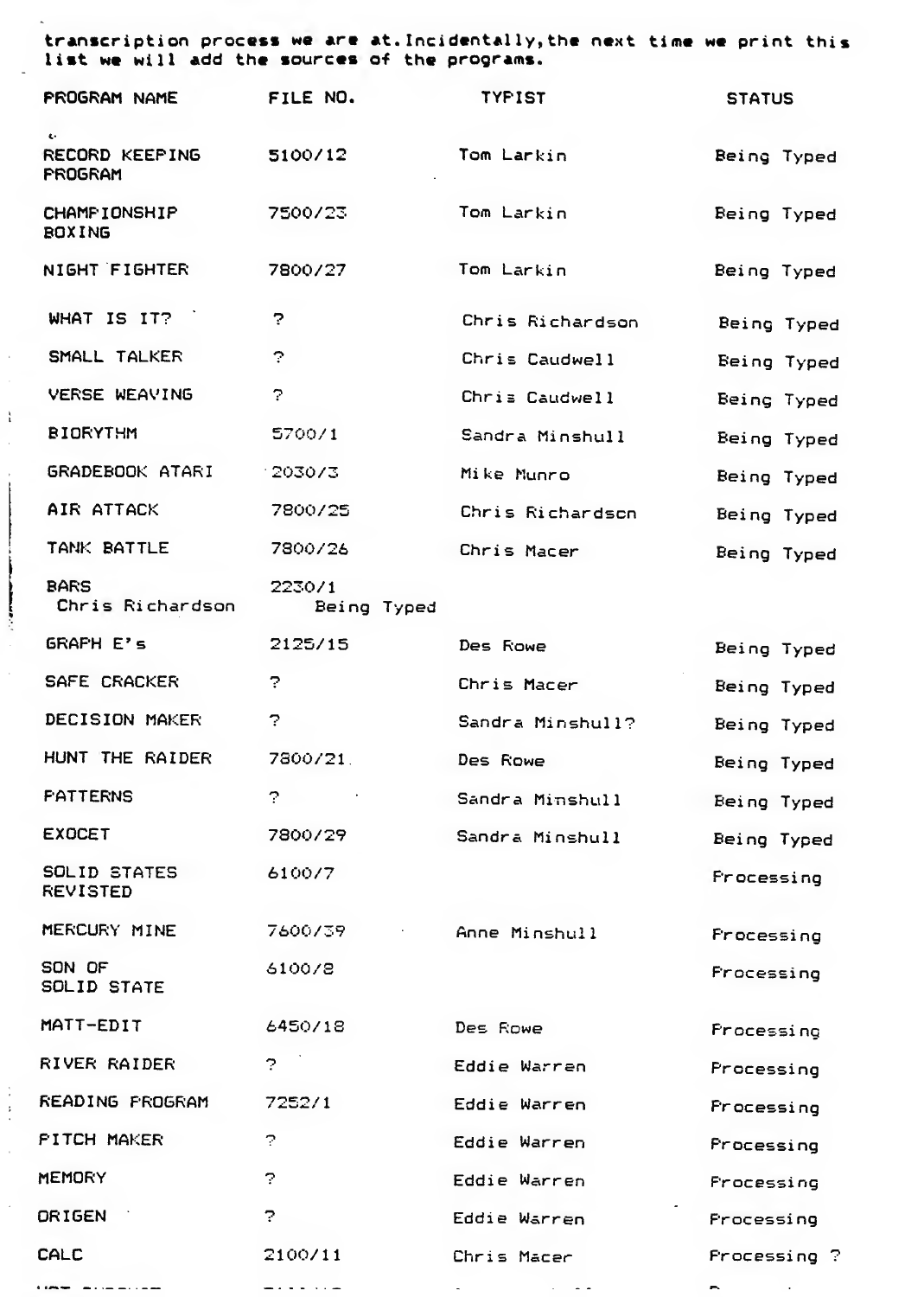| LIMITS TO GROWTH       | 7                   | Anne Minshull   | Processing   |
|------------------------|---------------------|-----------------|--------------|
| <b>HORSEPLAY</b>       | $\mathbb{R}$        | Paul Wood       | In Library   |
| <b>RECTAN</b>          | $\mathbb{R}$        | Faul Wood       | In Library   |
| <b>SFHERI</b>          | $\mathbb{R}$        | Paul Wood       | In Library   |
| <b>TURTLE</b>          | $\overline{\gamma}$ | Faul Wood       | In Library   |
| REACTION TIMER         | $\mathbb{R}^2$      | Anne Minshull   | In Library   |
| <b>SMARTY</b>          | 730077              | Anne Minshull   | In Library   |
| ANIMATE                | $\mathbb{R}$        | Jeremy White    | In Library   |
| VIDEO 80               | $\mathbb{R}$        | Jeremy White    | In Library   |
| <b>AUTOMATE</b>        | $\mathbb{R}^n$      | Jeremy White    | In Library   |
| <b>BUFFER</b>          | $\overline{P}$      | Jeremy White    | In Library   |
| SCREEN DUMP            | $\mathbb{R}$        | Jeremy White    | In Library   |
| CHARACTER EDITOR       | $\mathbb{R}^n$      | Jeremy White    | In Library   |
| <b>FLASHING CURSOR</b> | $\mathbb{R}$        | Jeremy White    | In Library   |
| LINE RENUMBER          | $\mathbb{R}^2$      | Jeremy White    | In Library   |
| <b>HEXDEC</b>          | $\mathbb{R}^2$      | Jeremy White    | In Library   |
| DIGITIZE               | $\mathbb{P}$        | Jeremy White    | In Library   |
| STARS 3D DEMO          | P                   | Jeremy White    | In Library   |
| SERVO CONTROLLEr       | $\mathbb{R}^n$      | Jeremy White    | In Library   |
| TIE FIGHTER            | 7400731             | Anna Minshull   | ?            |
| SOLID STATES           | 610076              | Anne Minshull ? | $\mathbb{R}$ |

 $\ddot{\phantom{a}}$  $\frac{1}{3}$ Ŕ

> $\cdot$ ņ

k.

We are very grateful to all those who are typing in programs , and/or who have typed them up in the past.But as <sup>I</sup> said above there are still many more good programs waiting to be typed in and <sup>I</sup> propose to bring a number of more good programs waiting to be typed in the first care is all of us value<br>them to our next meeting to distribute.Do please volunteer : all of us value them to our next meeting to distributerso preser reconverge in all those<br>good programs and none of us by himself could possibly enter in all those programs'that we would like to have.That's one reason why we've joined a  $c$ lub.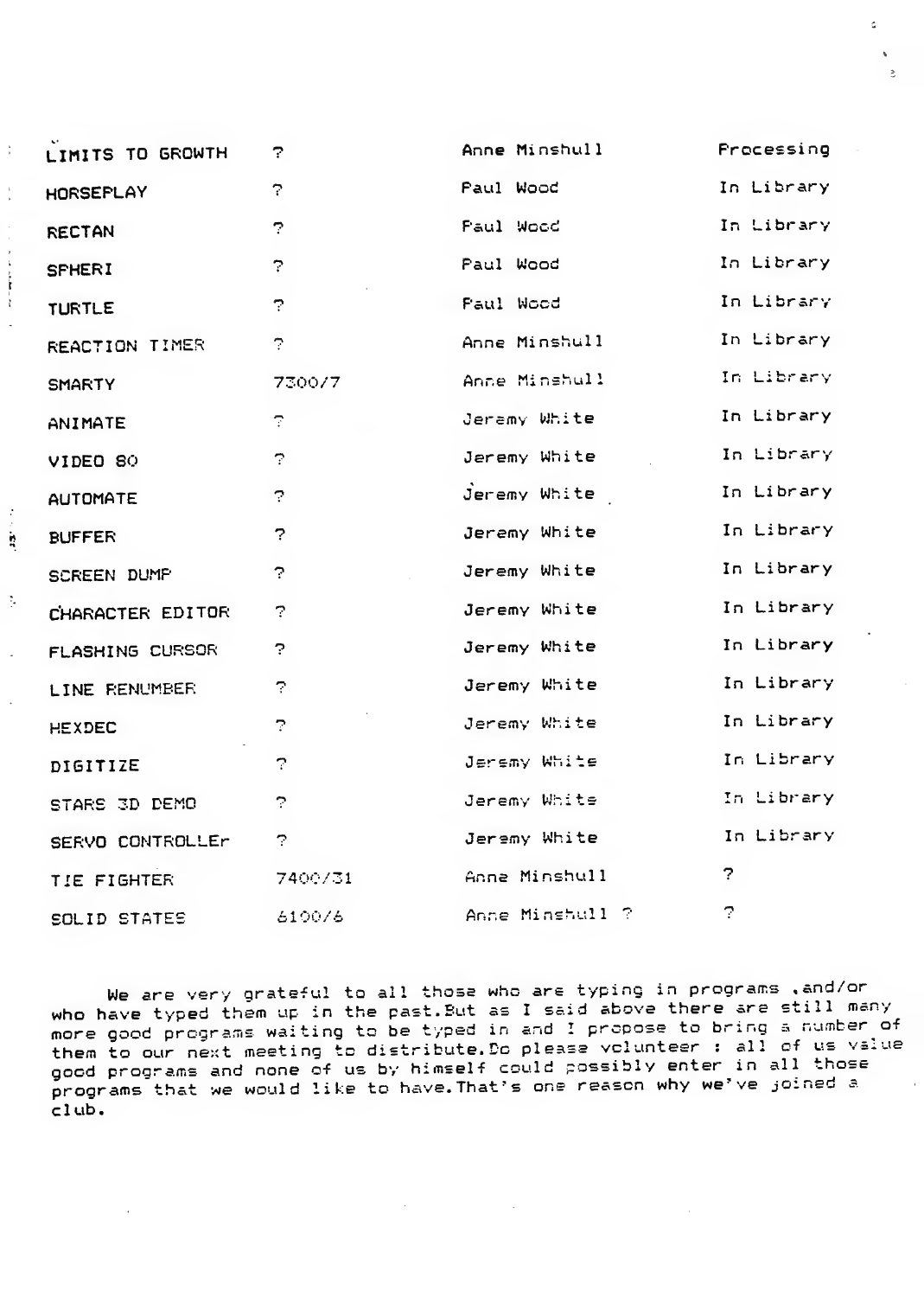#### Data, words; now software to process ideas  $4/8/12$

SOFTWARE authors are driven these days by two ambitions, one technical, the other commercial.

Technically, they are looking for ways to develop the next feneration of personal computer programs, software that pro cesses ideas rather than num-. bers. or words. . .

!\* Commercially,- thpy are hoping their efforts will prove as. financially rewarding as Vlsi-Usi Corporation found "Vislcalc" or Lotus Development found

• Michael and Jeanette Bloor of Phoebe' Software beheve they<br>have realised the first ambition; if they are tight, they should have no difficulty realising the pecond.

<sup>I</sup> They have developed a pro gram called "Progress," de signed to automate working habits and procedures. The notion is not new; It has elements in common with Caxton's "Brainstorm," Software Sciences office group automa-<br>tion system and Xerox's screen Icons. But Phoebe has put it all together to create a powerful end novel package selling for only £500 (single user micro) or £1,000 (multiuser system, un limited numbers of terminals).

The Bloors are computer specialists now resident in Ireland and with a background in financial and business consultancy. .The seeds of "Progress" were sown in their observation that one of their clients, a medical supplies manufacturer, had to generate 102 pieces of paper .completed by 250 different people for its simplest product, a sterile polythene bag.<br>If the manufac

manufacturing sequence was delayed - a critical point this, where medical

الترمونف فيتكفن فعقدان

**Contractor** 

詞

30 new pieces of paper had to join the pile. So Phoebe started what was

to be a three-year hunt for a computer-based answer. Michael Bloor says ruefully: "Every body. knew what the problem was.' The reason an answer did not exist was because it was so bloody difficult"

. Now with grants from 31 '(ICFC), the Development Capi- -tal Corporation and the Irish Government totalling aome



£400,000, Phoebe Is ready to launch Progress at the Compec computer exhibition next week.

It has some clever programming tricks built in on which the Bloors will not elaborate, but basically the program operates on the thesis that there are set procedures in most businesses and that no progress is made unless in dividuals carry out these pro-' cesses in the right sequence.

The example Phoebe uses is<br>presonnel recruitment. The personnel recruitment. disc is inserted into the computer and " booted up " (loaded into computer memory). The top of the screen shows icons of filing trays, blank forms and so forth.

Ture the cursor, the user<br>selects, say, a form marked • say, a form marked<br>• (Phoebe is talking to plan. (Phoebe is talking to ACT about voice activation,<br>Hewlett Packard about touch ACT about voice activation, screens and Apple about mice,  $\sim$ 

regulations Is concerned, up to but Michael Bloor prefers the simple, low-cost approach; he insists the' program has to work on a 64Kb computer with a low-resolution screen.)

The user then draws up the plan of action-a job specification has to be written, advertisements designed, agencies informed. Only after responses from advertisements and agencies have been received can a ahort list of potential candidates be drawn up-and so one

Once the complete operation sequence has been "modelled" in the computer, it can be atored away until needed.

Once activated to fill<br>vacancy, it inexprably wo it inexorably works through its allotted sequence of events. The personel officer, for example, will turn on his screen to find that he is required to draw up a job specification for the vacancy. The program will pot move forward until that chore is accomplished and the results atored away.

Mr Bloor believes the pro gram can be tuned to fit other office and industrial routines. He has not, however, managed to get rid of all those pieces of paper for his medical supplies client.

The medical authorities have agreed to the use of Progress in the factory — as long as somewhere, every bit of information held in the system is printed out as hard copy and stored away for six years.

Progress runs on microcomputers using the CP/M 86. Concurrent CP/M, MS/DOS and PC/DOS operating systems and will soon be available for CP/M 80 micros together with some minis and mainframes. '

ALAN CANE

 $\mathcal{L}_{\mathcal{L}}$  .

#### ATARI HARDWARE!!

810 Disk Drives \$265 810 Drive Kits \$240 kill Analog Upgrade, easy kit... \$37 810 Happy \$185 850 Interface \$180 **8001 Connouter Kits.** 48K electronics \$100 •WO Computer Kit \$47 •18K Expansion \$87 800 Motherhoard \$37 400 Motherlinard \$15 ROM 'B' hoards \$17 T.TIA' CPI' hoard \$18 Power Atlaplrrs \$15 I5K Memory hoard \$1!\* Microsoft Basic II \$27 Conv. Spanish \$12.50 Atari Pikit \$20 Basic cart kit \$15 Assembler kit \$15

We have many parts and 1C chips!! MUCH, MUCH MORE!! FREE CATALOG!!

**CENTURIAN** 

ENTERPRISES P.O. BOX 3233

SAN I.U1S OBISPO. CA 93403-3233 (H05) 544-6616 VISA & MC

Office Hrs: Mon-Thurs. 10-5

#### SHAPES AND SOUNDS **FOR THE ATARI : '''**

(software) - - . ' John Wiley and Sons 605 Third Avc. New York. NY 10158  $(212)850-6000$   $\cdot$   $\cdot$   $\cdot$ :»45 APES AND SOUNDS<br>
R. THE ATARI<br>
Tware)<br>
In Wiley and Sons<br>
Thind Ave.<br>
(York, NY 10158<br>
(York, NY 10158<br>
(York, NY 10158<br>
(York, NY 10158<br>
(York, NY 10158<br>
(York, NY 10158<br>
(York, NY 10158<br>
(York, NY 10158<br>
(York, NY 10158)

This set includes two disks of expandable sound and graphics effects written in Anni BASIC for beginning and firsttime programmers. According to Wiley, the effects can be used to create dramatic sound and light shpws of. music and pulsating graphics, as well as colorful computer games ( ) and the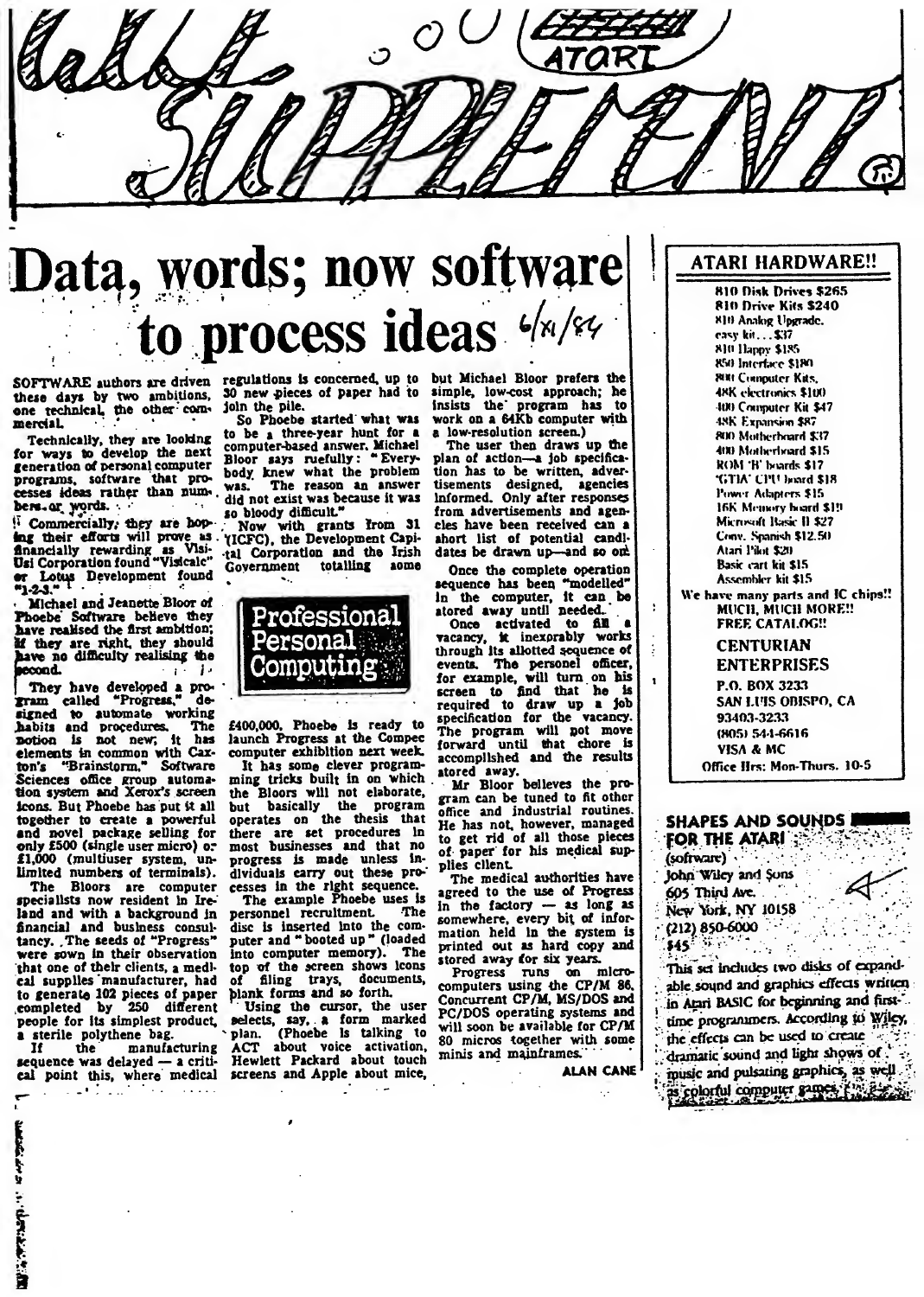

THE MOST VERSATILE AND POWERFUL PERSONAL COMPUTER

#### Main Operating Processor System

• MCS68000 16/32 bit central • GSX Graphics kem, processing unit -Bit block transfer

- -8 32-bit data registers
- -8 32-bit address registers GEM user interface -Bittransfer-Vectordrawing•
- -16-bit data bus
- -24-bit address bus
- 
- -56 instructions, 14 addressing

modes, 5 data types -Memory managemen controller-Pop-upmanagement system

#### $K$ evboard  $\frac{R$ eal-time clock

- Standard typewriter style
- Ergonometric height and Television angle • Composite video • •
- 
- 18-key numeric keypad RGB
- microprocessor monitor
- 
- 
- Contains separate High-res mono ••monochrome

THE EASY-TO-USE **ST**  $EAS$ <br>DOWN<br> $S_{\text{just a mouse disk}}$ <br>the mouse pointer,<br>highlights the infor- $\begin{array}{c} \n\text{D-US} \\
\hline\n\end{array}$ 

#### DROP DOWN MENUS:

Information is just a mouse cfick away. Move the mouse pointer, a menu bar highlights the information.

#### FOLDERS:

Just like paper on a desk, store and retrieve information horn organized folders on disk for quick reference.

#### Sound Effects and Music

• General Instruments sound chip -Frequency controllable from 30Hz to above audible -3 channels, separate frequency and volume control -Dynamic envelope controls, ADSR, noise generator • MIDI interface to control external synthesizers

#### Mouse

• Eliminates the need for extensive user training Flexible operation

#### DISKS:

Your folders and documents are stored on 3.5 inch microdisks or hard disk for fast access.

#### DESKTOP UTILITIES

Stationery, a calculator, and applications software are as handy as a dick of the mouse button.

#### Graphics

- \* 32K bit-mapped screen
- \* 3 graphics modes
- •320 X 200 pixels, 16 colors
- -640 X 200 pixels, 4 colors pixels,
- monochrome • 512 colors (8 levels each of red, green, and blue)

#### Interfaces

• Centronics parallel for printers

- \* RS232C for modems
- Disk controller and interface · High speed hard disk inter-
- face (1.33mps) • 2 joysticks ports (one is con-

figured for a mouse)

The Atari ST personal computer's display is as familiar as your desktop, complete with all the objects you usually work with, such as documents, file folders, a calculator, scissors, paperclips and of course, a wastebasket. With overlapping windows you see your work just like you would on your desk. The ST's cut & paste task-sharing ability makes integrating documents easier on screen than at your desk! The 130ST standard with 128K RAM...ONLY S399. The 520ST boasts a substantial 512K RAM...ONLY \$599.

OMPUTER BULK RATE U.S. POSTAGE PALACE PAID Eugene, OR 2160 W. 11th Avenue 97401 Eugene, cuyciic,unOR <sup>97402</sup> . . . N Permit No. 215 you are looking for a rhieble eficient US mail order ha mit lomputer labour guves Frem a very strong , Address Correction Requested Mike M.

-7 levels of interrupts -Mouse controller -8 32-bit address registers<br>
-16-bit data bus<br>
-24-bit address bus<br>
-24-bit address bus<br>
-7 levels of interrupts<br>
-56 instructions, 14 addressing -Pop-up menus<br>
modes, 5 data types<br>
-Real-time clock<br>
- Standard typewriter -Icons -Windows

• GSX Graphics kemal

#### Video Ports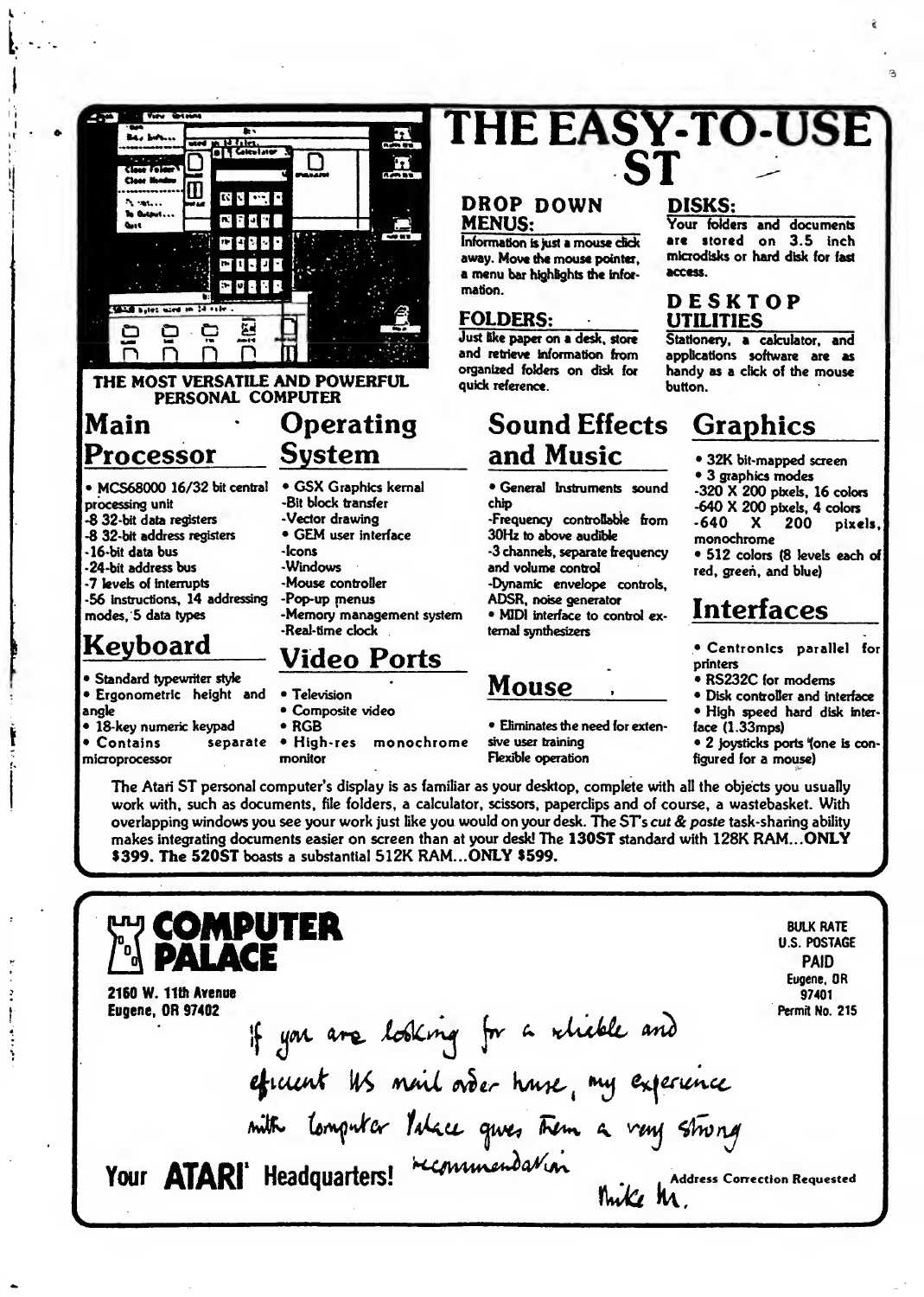

THE GREAT triumph of the personal computer has been its ability to bring computer power to individuals. This has happened through the introduction of software packages and ways of using the powers locked up in the machine that were thought impossible In the now ancient days of data processing.

Visicalc was. perhaps, the best example of a piece of software that made the micro useful to those other than programmers. It brought financial computing to small companies.

Visicale's imitators and its descendants have never had quite the impact that the original did back in the early davs of the micro business.

Now. the micro industry is looking around for a follow-on to the Visicalc success.

One of the most likely contenders is in the field of skills training. Much of the emphasis of the Governmentbacked Alvey project is on the sort of software that will encapsulate human skills in a computer and enable the rest of us to take advantage of them.

ξ  $\bar{r}$ 

ŧ

 $\ddot{\phantom{a}}$ 

But we shall have to wait a few years for the so-called expert system to become as ubiquitous as the Visicalc-style spreadsheet programs are today.

In the meantime, there are other methods of putting human skills on to computers. Human Edge, a California based software company released a batch of packages earlier this year aimed at providing management, sales and marketing skills in the form of a training package on the IBM PC.

The Management Edge, the Sales Edge and the rest are designed to enhance skills in these areas by putting users through their paces in front of a personal computer. It is too early to say how successful this angle will he but it will certainly be interesting to sec how it goes. In the UK. skill-building is

being approached from a different angle.

At the London School of Economics, for example, the Decision Analysis Unit is looking at ways that decisionmaking skills can be helped using a personal computer. Using a system railed Maud, the Unit is implementing the ideas of an American psychologist called George Kelly together with those of other thinkers including the Cambridge including the Cambridge<br>University mathematician,

Frank Ramsey.

Dr Lawrence Phillips of the unit describes Maud as " an in teractive system for helping to solve ill-formed problems .that are characterised by multiple objectives."

He cites the simple example of choosing a job. In this case the users enter the options open to them—that is a number of different job prospects. The system goes on to request data about the differences between the options entered and asks the



BY PHIL MANCHESTER

The danger is that we may all have the same piece of software advising us

user to enter ratings on a scale of one to nine.

The process is repeated until a bank of data about the users' perception of the problem is built up. It then produces aa analysis based on those judgments.

It is very unusual that the scales that you start off with are the ones that you end up with—the process is iterative and can even show you some new insights into the problem." explained Phillips.

Unlike the so-called expert systems currently being developed under the Alvey project and elsewhere. Maud makes no attempt to understand the data —it merely analysts the struc ture that the user places on it.

The LSE has been experimenting with a more sophisticated version of the same idea for what it calls the Decision Conference.

" The most important part of Decision Conference is that it gets managers to see a shared view of their problems — very often they will see them only from thei' own personal pers pective." Phillips noted.

Similar work is being done at the University of Bath with a systen; called Cope. Colin<br>Eden, a researcher at Bath, described Cope as a " system for manipulating ideas" and compared it with a product

launched at the beginning of this year by  $C$ axton—the Brain- $\vert \cdot \vert$ storm.

"It is much more sophisticated than that and a lot more flexible." Eden said.

Although Cope requires a much larger computer to work effectively, the idea could be transported to a micro espcci- . ally as they grow in storage **capacity** 

In light of the sort of product that could be in the pipeline for personal computer users in the future, Eden has some interesting insights into this type of software.

"I think the quantitive approach to problem solving can be misleading. It implies a logic which does not map onto the way the mind works. What we really do when we solve problems is to play around with concepts and ideas—and talk to people." he said.

Personal computers could play an important part in the process of playing around with ideas as a means of enhancing those skills that arc difficult to define—how to manage, how to sell and how to make effective decisions.

The danger is that we may all have the same piece of software advising us.

DOCUTEL/Olivetti has cut the suggested retail price of its MIS personal computer range.<br>The portable and desk-top portable and desk-top models are to drop in cost by S500. Each machine comes with the MS.DOS 1.25 operating system and a set of eight programmes of business software.

The company says that the price reduction is in response to similar moves by other personal computer makers.

0 IBM and Northern Telecom seem to be following the same paths with the IBM PC AT and Northern Telecom's family of Xenix-based Vienna products. Both have chosen to use the Xenix operating system and the same processing chin—the Intel 2S5—for the machines.

Northern Telecom has already started shipment of the first systems using this combination but sees IBM's move as a step towards a world standard.

0 Texas Instruments has also announced an 18.2 Mbyte Winchester Disk for the TI professional computer. This is for business computing apprications where several machines are connected together by a local area network and share a common database.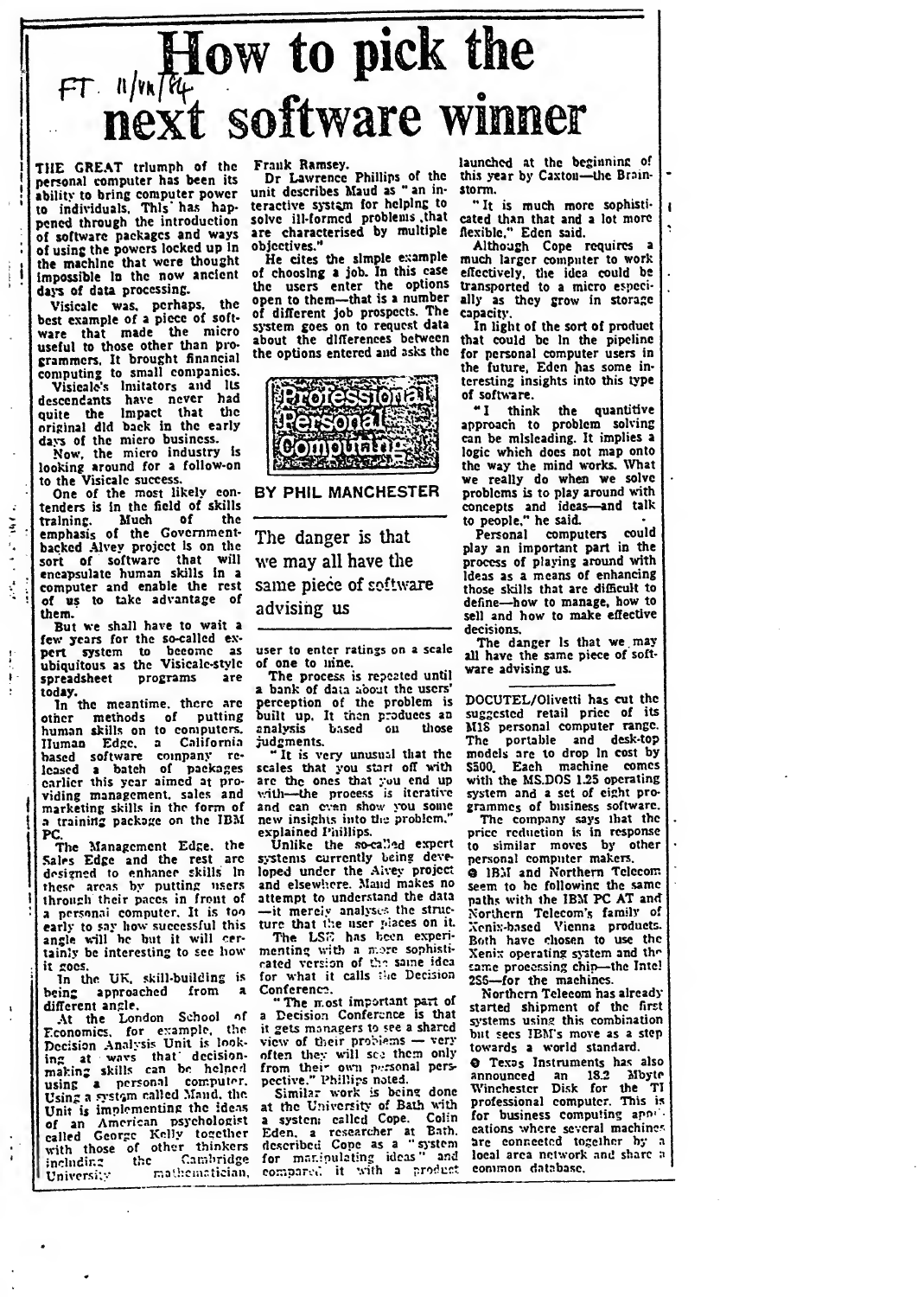#### Home Computers Do More Office Work

By Boa DAVIS

of to This Asian Wall Staset Journal BOSTON — Home-computer owners, who for years couldn't find much to do with their machines except play fames, increasingly are using their computers to do office work at home.

That's one of the findings in a new 16-volume survey of 3.000 computer-owning households conducted by Yankee Group, a Boston consulting concern. The study also shows that home-computer sales are concentrated in a relatively few outlets, that many consumers have or soon will buy a second computer and that software piracy is common.

Yankee Group charges \$70,000 for the full survey, which includes, among other things, data from 50-minute telephone interviews of recent purchasers of computers made by Apple Computer Inc., International Business Machines Corp., Tandy Corp.'s Radio Shack. Commodore International Ltd. and Atari Inc.

Although only 4% said they bought a computer primarily to do office work at home, many soon become hooked. The survey estimated 20% of home-computer own ers use computers for office work; 49% said they expected to use their computers this way within two years.

The survey found 45.8% of consumers buy computers for the home primarily to learn about the machines, to run educational programs and to play games. Fewer than 1% buy a computer for such esoteric uses as home banking, electronic mailing or plugging into computerized information services.

Shoppers have different uses in mind for different computers. Those looking to buy Apple and Commodore computers, for instance. want them mostly for educational reasons, while IBM personal-computer buyers are more interested in word processing



As a result, the survey shows, computer Group senior analyst in charge of the buyers think different attributes are impor- survey.<br>
tant in different machines. Shoopers are Rearly half of the home-computer buyers tant in different machines. Shoppers are Nearly half of the home-computer buyers awayed most by price in choosing a Com-shop for machines in discount stores and modore computer, by software availability

One-fifth own two or more computers and puter stores as a group accounted for only about one-fourth plan to buy another com- 15.2% of the total. about one-fourth plan to buy another com- 15.2% of the total,<br>puter within two years. On average, com- Yankee Group also surveyed consumers puter within two years. On average, com-<br>puter owners also have a library of 10 computer programs; Apple owners had an them sayerage 29 programs. average 29 programs.<br>But one-fifth of the computer owners

said they copied software, presumably with-<br>out paying for it. "That suggests a great

By Boa Davis  $A_i \otimes \{k\}$  As a result, the survey shows, computer Group senior analyst in charge of the

ą

swayed most by price in choosing a Com- shop for machines in discount stores and<br>modore computer, by software availability department stores, the survey said, and in choosing an Apple and by the manufac- several large outlets account for the bulk of turer's reputation in choosing an IBM. the sales. The biggest outlets were K mart Computer owners often become Corp., which sold 17.9% of the computers, dedicated hobbyists, the survey indicates. and Radio Shack, which sold 15.7%. Comand Radio Shack, which sold 15.7%. Com-

who didn't own computers. About 40% of them said they just didn't need one for the

But those who do own a computer are glued to their keyboards more than eight hours a week and spend 3.5 fewer hours deal of piracy." said Clive Smith, a Yankee with their families than do other people.

#### 65C02

Optimized Systems has available a CMOS version ot the 6502 microprocessor, called a 65C02, which can directly replace the normal 6502 in an Atari computer. This chip requires less power, therby tunn ing a lot cooler, and for the assembly language programmer, it otters 27 new OP codes. Currently, however. MACI65 la the only assembler to support these codes unless you write your own Macros, or include It via a .BYTE command. Here are the new commands with a brief description of each:

BRA -branch always. This instruction works tike alt the other branch instructions, except it always branchs, and is therefor like a JMP but taking up one less byte of memory and one less cycle to execute.

INA 6 DEA. Increment and decrement the Accumulator. Works the same as INX, DEX, INY, & DEY.

PHX, PHY, PLX. PLY. These instructions work like the PLA and PHA Instructions, only pushing the respective register instead of the Accumulator

STZ. This stores a zero into the following location but doesn't affect any register. Address modes available are ABSOLUTE; ABS,X; (ZERO PAGE); (ZPG.X)

TRB. This complements the Accumulator, AND's it with the specified memory location, and stores the results in the meory location.

TSB. This ORA's the Accumulator with the memory location, and stores the results in the memory location. Both TRB & TSB use only ABSOLUE and ZEROPAGE addressing

JMP (ABSOLUTEX). This instruction takes the absolute address,<br>adds the X register, and jumps to that location. It is a very powerful way of setting up a table of JMP addresses, which are then indexed through the X register.

Additionaly the BIT instruction has two new addressing modes: AB-SOLUTEX and ZEROPAGEX.

There is also a very useful new addressing mode. A common assembly language instruction sequence is: LDY #0

IDA (zero page),Y The new addressing mode is OPCODE (zero page). The Y register is

not used, but one can use the indirect mode as if <sup>Y</sup> was setto zero. The following instructions can be used with this mode; ADC, and, CMP. EOR, LDA. ORA, SBC, STA.

in the ACE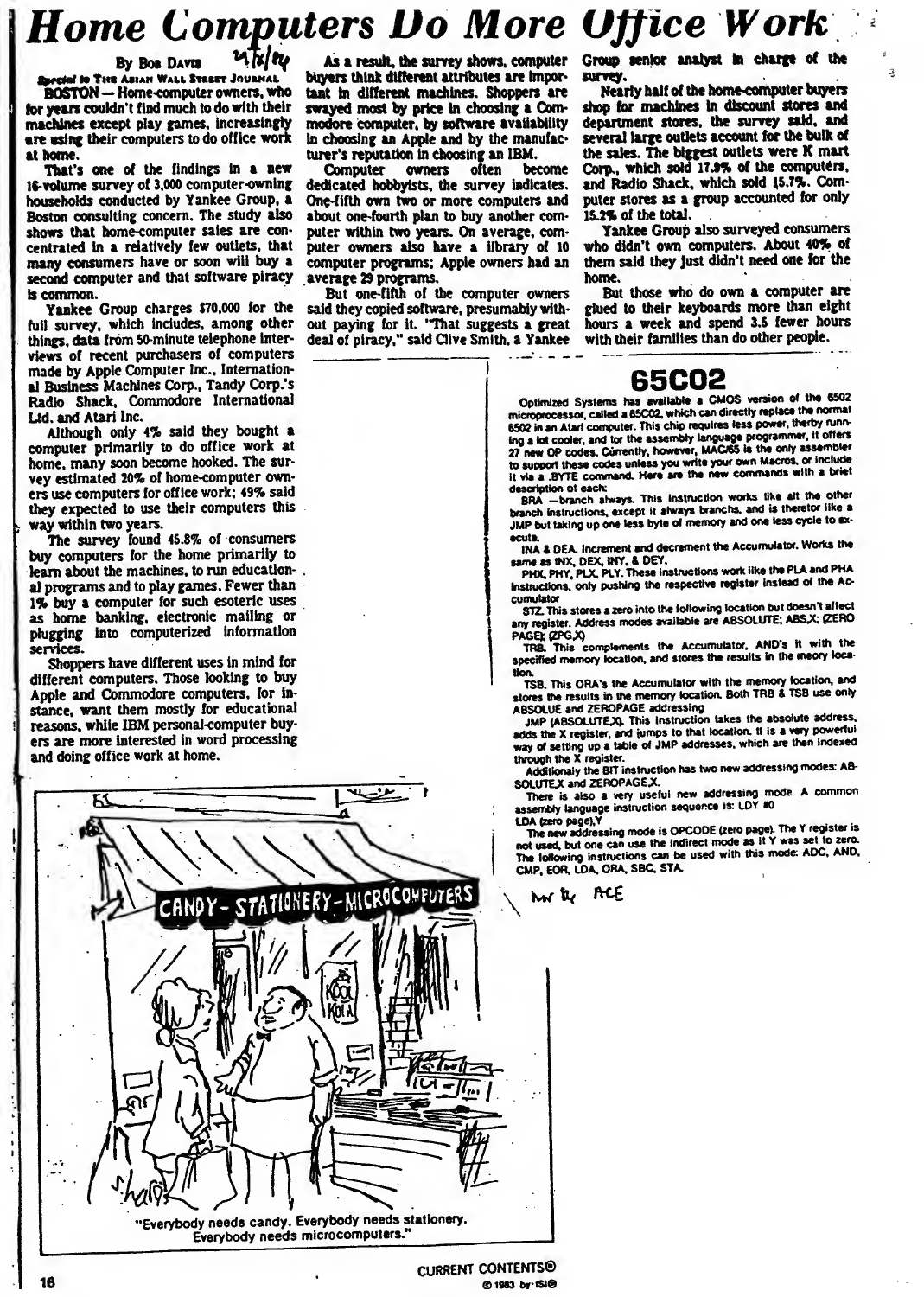#### Step Back, IBM: TopView May Be

J

l

By T. R. Reid

i f.

\*f

'

By T. R. Reid Press, software product, TopView, reminds me of Wagner's "Paraifal"? r- ft's partly because TcpView. which quite \* possibly will turn out to be the most important new personal computer •development of 1985, should be in the. stores right around Easter time. Easter is the season, of course, when opera Companies traditionally perform Richard • Wagner's strange but majestic opera about Parsifal, a medieval Knight of the Grail.

In this insanely wonderful musical saga, which has more twists and loops than a beginner's first program in BASIC, Parsifal and his colleagues devote their fives to a mystic quest for the Holy GraiL

In our time, that search for the HolyGrail has become a metaphor for any effort to reach a grand, but elusive, goal. In the personal computer context, the most important such goal facing the industry is the quest for compatibility, for some standard that will permit all hardware and

software to be interchangeable among all computers or systems.

Not long ago, when the IBM-PC was new and its MS-DOS operating system was in its infancy, a single standard of compatibility seemed possible. There were a few holdouts—a few rotten Apples, you might ' aay—but many thought the industrywide standard was around the comer.

The experts aren't so sure today. IBM is producing new versions of its computer (such as the AT) that aren't even compatible with other IBM micros, much less machines from other manufacturers. And with each new version of MS-DOS, the IBM implementation (known as PC-DOS) varies a little more from the operating system available for other machines.

Some industry watchers see in these developments sinister proof that IBM plane to build a wall of incompatibility around its personal computer products and thus cut off at the knees all those companies now making IBM clones.

I don't see it that way. I think IBM is smart enough to realize that it, too, has a strong interest in a single personal

WASHINGTON RUSINESS/MARCH 19 W

#### , 1988, 'v? .  $\mathbb{R}^n$  for  $\mathbb{R}^n$ the Future Compati lity Standard

 $\rightarrow$ 

computer standard. That may be the real purpose behind TopView.

TopView is IBM's brand-new "operating environment" for its PC, XT, and AT ... personal computers (the new program is not<br>available for the PCjr).<br>Available for the PCjr). available for the PCjr).<br>**In it** you'll excuse a little jargon, it is a

Vmdow-based multitasking program." That is. TopView divides the screen into windows and lets you run several different programs at the same time, one in each window.

I had a chance to test drive TopView the other day and found it a useful tooL You can. for example, call a bulletin board on your ' modem program and then, while it is dialing and making the connection, shift to another window and continue entering records into a

database file.<br>TopView also permits easy movement of data from one window to the next. That is, it lets you create your own integrated program—a la Symphony and<br>Framework—using the spreadsheet. Framework—using the spreadsheet, ' database and writing programs you're using nght now. IBM says most major applications programs will run under TopView.  $\mathbf{A}$ t \$149, TopView is priced well below

some other "multitasking" programs and it offers features the competitors don't have. some other "multitasking" programs and<br>offers features the competitors don't ha<br>IBM plans its biggest software advertisi IBM plans its biggest software advertising<br>campaign ever, and TopView seems a strong bet to be a big hit

But the real importance of TopView. I submit, is that it offers a new standard—a new method for achieving compatibility among competing computer systems.

The new test for "compatibility." I think, no longer wiU be whether a computer can run all IBM-PC or IBM-AT software (not even other IBM machines can do that). It will be whether a machine or program can run with TopView.

As computer expert Rick Cook puts it. TopView provides a... well-defined interface to hardware and software. By year\*s end, the standard is probably going to be TopView compatibility', not IBM-PC compatibility.' '

If that happens. TopView wifi indeed turn out to be the most significant development of the year—perhaps of the decade.

And that would be something to sing about. Wagner, where are you when we need you?



IN VIEW of the embryonic  $few$  if any potential users  $Fe$ . state of the market. Frost and vealing their hands, the exact Sullivan in a recent report<sup>\*</sup> destination of the units is un shows notable optimism about clear.<br>sales of optical disk stores in But F&S produces a breaksales of optical disk stores in But F&S produces a break-<br>Europe for this year and the down by applications of where<br>period to 1993. The units are going. Transac-

period to 1993.<br>The market research company tion recording could be the BrPdirft that in IVoetnpn Furnn\* ...\_ . <sup>1</sup> magnetic tape or disk, microfiche. or even paper. Banking, insurance, airlines, credit cards and the Government are the main areas.

Mapping/remote sensing, magnetic disk back-up and tele-<br>communications store-andcommunications forward systems are each nra.

The main contender for the European market in 1SS4 is said to be Storage Technology Corporation (38m of sales in 1984), but since the report was compiled the company has run into financial trouble and Frost and Sullivan's other two main contenders. Philips and Thomaon-CSF, placed In equal second place with.34m each, may come to the fore. Shugart's sales are put at 32m, Matsushita's at Jim.

But plenty of other U.S. companies either offer, or are likely to offer systems. Including Drexler, RCA, NCR, Kodak. Control Data, 3M, Texas Instruments, and Xerox. As ever, IBM re mains a dark horse and could influence and seriously impact the market on entry. The company has not, as yet, made any definitive' announcements. F&S Indicates that most of the European and Japanese electronics majors are likely to take an interest.

On the technology front the' search has been on for a better recording surface than tellurium, which in its pure form oxidises within two years. oxidises within two years.<br>Approaches to better archiving qualities have - included alloy ing teliurium with arsenic and ! selenium, hermetically sealing the discs and using glass subtives like polymer/dye binders (Kodak) an dsilver halides are being developed, and Drexon's silver/polymer combination has

makers are believed to have had yield and consistency prob lems.

Most manufacturers are now claiming a useful life in excess of 10 years. But it is interesting' that the U.S. Library'of Congress, now piloting an Integrated Automation system' using Thomson-CSF disks, be-<br>lieves that long life is not a worry-they plan simply to rerecord at intervals, which is what happens with magnetic media at the moment. In addition, non-erasability, far from detracting, seems to make optical disks more attractive in industries like banking, where It provides protection against tampering and gives a complete audit trail.

Optical disk storage seems bound to succeed on space and cost considerations alone. The Philips 30cm digital disc for example, can hold 0.5m pages<br>of text or 30,000 TV-like images. RCA and Philips both expect disk prices to drop to the 310 to \$20 within a few years, which would bring media costs to 0.2 per cent megabit and a megabit is the equivalent of about  $1,000$  pages of  $A4$  typewritten text.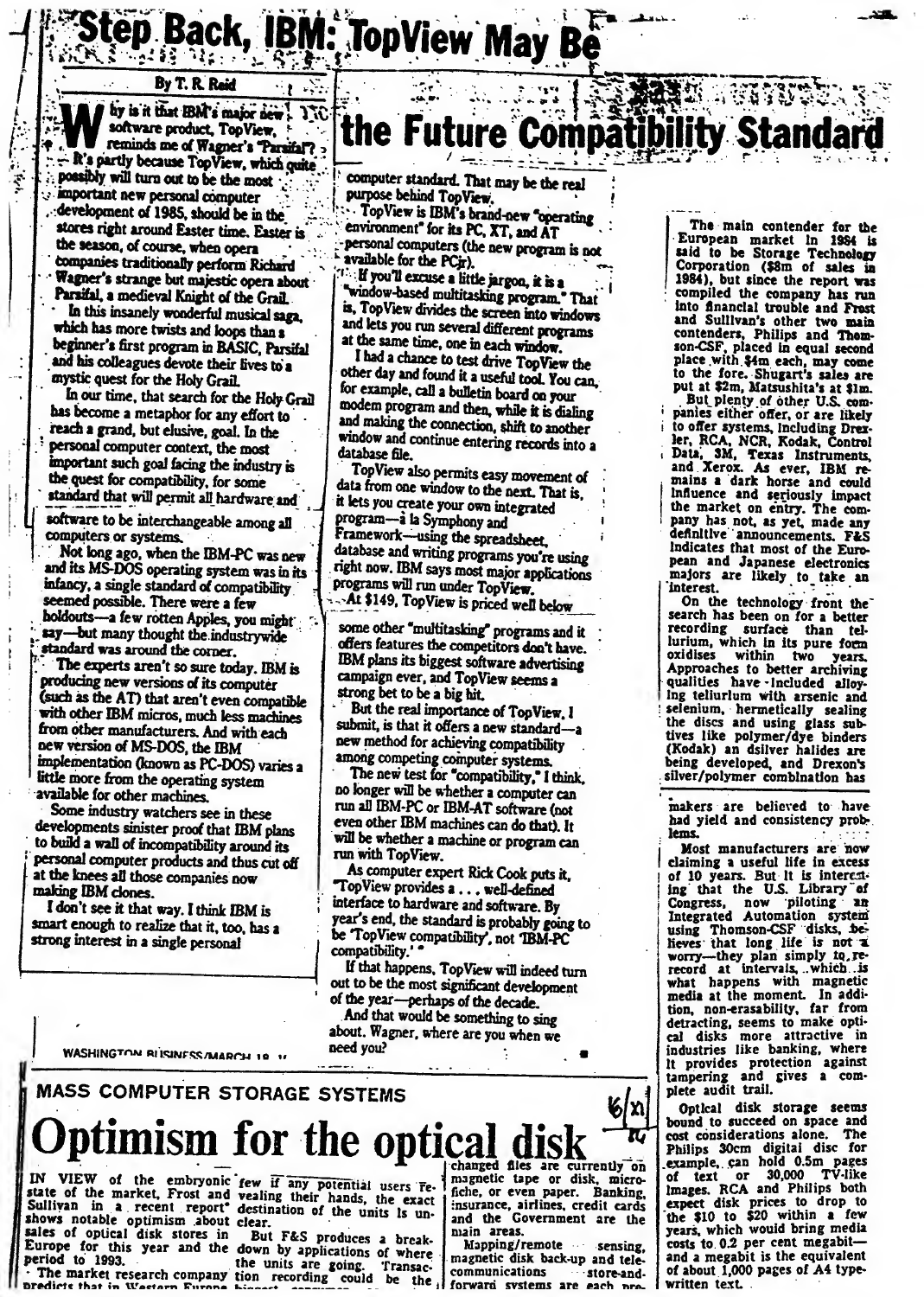| TIANUARY 1985                |                                           |  |
|------------------------------|-------------------------------------------|--|
| now in the fubility futuring | HE #1 MAGAZINE FOR ATARI® COMPUTER OWNERS |  |
|                              |                                           |  |
|                              |                                           |  |

## r. TOMPUTHOM

## FEATURES

| $\ddot{\mathbf{c}}$ | ¥                                                                             | 2 | Þ                                                                         | X                                           | 3                                                     | 8                                               | p | R | ã                         |
|---------------------|-------------------------------------------------------------------------------|---|---------------------------------------------------------------------------|---------------------------------------------|-------------------------------------------------------|-------------------------------------------------|---|---|---------------------------|
|                     | The New Atad: An Interview<br>with Jeck Tremiel Lee H. Pappas and Jon A. Bell |   | An ANALOG Computing Tutoriat:<br>Painless Player Mover Chester C. Walters | Magic Palette  Michael and Bernard Mikowski | The New Levels  ANALOG Compuling Readers<br>Bopotron: | An Alari BASIC Tutorial — Part 2  Philip Altman |   |   | Robot Raid Charles Kormos |

### REVIEWS

| emilit Herr Hiller               |                                                       |
|----------------------------------|-------------------------------------------------------|
| Enchanter and Sorcerer (Infocom, | 10 Color Printer (Okidata) . Charles Bachan<br>Jkimet |

ę

8

## COLUMI 3

| .                           | sedded Heal         | $\bullet$     | Griffin's Lair Braden E. Griffin, M.D. | Tom Hudson      | Tom Hudson | <b>CONTRACTES IN A RESERVATION OF A REAL PROPERTY OF A REAL PROPERTY</b> |
|-----------------------------|---------------------|---------------|----------------------------------------|-----------------|------------|--------------------------------------------------------------------------|
|                             |                     |               |                                        |                 |            |                                                                          |
|                             |                     |               |                                        |                 |            |                                                                          |
|                             |                     |               |                                        |                 |            |                                                                          |
|                             |                     |               |                                        |                 |            |                                                                          |
|                             |                     |               |                                        |                 |            |                                                                          |
|                             |                     |               |                                        |                 |            |                                                                          |
|                             |                     |               |                                        |                 |            |                                                                          |
|                             |                     |               |                                        |                 |            |                                                                          |
|                             |                     |               |                                        |                 |            |                                                                          |
|                             |                     |               |                                        |                 |            |                                                                          |
|                             |                     |               |                                        |                 |            |                                                                          |
|                             |                     |               |                                        |                 |            |                                                                          |
|                             |                     |               |                                        |                 |            |                                                                          |
|                             |                     |               |                                        |                 |            |                                                                          |
|                             |                     |               |                                        |                 |            |                                                                          |
|                             |                     |               |                                        |                 |            |                                                                          |
|                             |                     |               |                                        |                 |            |                                                                          |
|                             |                     |               |                                        |                 |            |                                                                          |
|                             |                     |               |                                        |                 |            |                                                                          |
|                             |                     |               |                                        |                 |            |                                                                          |
|                             |                     |               |                                        |                 |            |                                                                          |
|                             |                     | ٠             |                                        |                 |            |                                                                          |
|                             |                     |               |                                        |                 |            |                                                                          |
|                             |                     |               |                                        |                 |            |                                                                          |
|                             |                     |               |                                        |                 |            |                                                                          |
|                             |                     |               |                                        |                 |            |                                                                          |
| Unicheck/Control Characters | <b>New Products</b> | Ask Mr. Forth |                                        | BASIC Training. |            |                                                                          |
|                             |                     |               |                                        |                 |            |                                                                          |
|                             |                     |               |                                        |                 |            |                                                                          |
|                             |                     |               |                                        |                 |            |                                                                          |
|                             |                     |               |                                        |                 |            |                                                                          |

 $\pmb{\mathfrak{p}}$ 

 $\overline{a}$ 

ă









 $228$ 

 $\mathbf{\hat{s}}$ 





.<br>+

# **SALE LING ANGELES**

#### <u>(n</u> **FEATU**

| g | á | ភ                                            | g | ş                                             | ş                      | X | R |
|---|---|----------------------------------------------|---|-----------------------------------------------|------------------------|---|---|
|   |   | Extending Your DOS Directory  Roland S. Chan |   | More Fun with Bouncel (In Actioni) Joel Gluck | English Error Messages |   |   |

## **REVIEV'S**

| . Patrick J. Kelley             |  |
|---------------------------------|--|
|                                 |  |
|                                 |  |
| F-15: Strike Eagle (Microprose) |  |
|                                 |  |

ò

## COLUI!" IS

|  | Reader Comment |  | Lee H. Pappas<br>.<br>New Products |  |  | Tom Hudson | Tom Hudson<br>BASIC Training Training Constant | Index to Advertisers |
|--|----------------|--|------------------------------------|--|--|------------|------------------------------------------------|----------------------|
|--|----------------|--|------------------------------------|--|--|------------|------------------------------------------------|----------------------|





.Clayton Walnum 81

MicroCheck.........





**CONTRACTOR**  $1.0001$ 

counts on the sea of a state of the county of the sea of the season of the season of the season of the season of the season of the season of the season of the season of the season of the season of the season of the season

Should content the self-content of the self-

**CONSTRUCTION**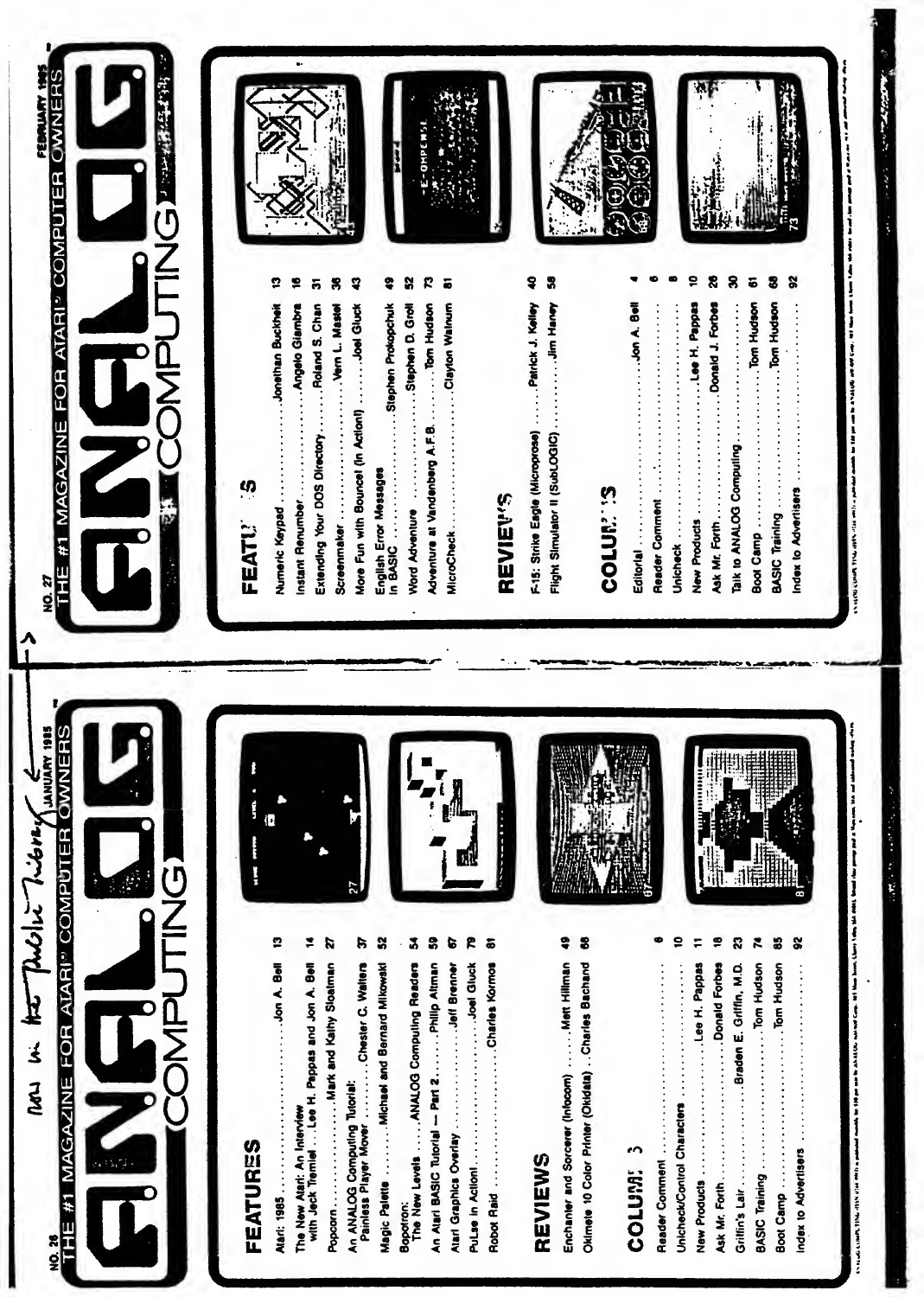#### WACE TAPES  $#1 - #23$

•1 - #5 WITHDRAWN - SEE BELOW

 $\tilde{\mathbf{z}}$ 

 $\mathbb{A}^k$ 

| #6                    |                  | $\bullet$              |                       |
|-----------------------|------------------|------------------------|-----------------------|
| SIDE 1                | SIDE 2           | SIDE 1                 | SIDE 2                |
| <b>DEFENCE</b>        | TOUCH-TYPE       | SCREAMIN DEMON         | <b>ROAD BLOCK</b>     |
| <b>ANIMAL</b>         | <b>FLAGS</b>     | ROSE PLOTS             | NUMBER PUZZLE         |
| <b>GTIA BALL DEMO</b> | <b>CUBE DEMO</b> |                        | ANTIC 4 & 5 DEMO      |
| #8                    |                  | #9                     |                       |
| SIDE 1                | SIDE 2           | SIDE 1                 | SIDE 2                |
| OIL MINER             | WORD SEARCH      | WACE LOADER            | ROUNDUP (M/C)         |
| <b>COLOUR RAINBOW</b> | SPELLING BEE     | XMAS SPECIAL           | STONES OF WRATH       |
|                       |                  | <b>FLIPIT</b>          | <b>LADDER MAZE</b>    |
|                       |                  | HOOKEY                 | <b>ATARI BLASTER</b>  |
|                       |                  | <b>BLACKJACK</b>       |                       |
| #10<br>SIDE 1         | SIDE 2           | <b>PAC INVADERS</b>    |                       |
|                       | WORM-SQUIRM      |                        |                       |
| MINI GOLF             | DEPTH-CHARGE     | #11                    |                       |
| <b>MOO</b>            |                  | SIDE 1                 | SIDE 2                |
|                       |                  | <b>NOUNS</b>           | GEOGRAPHY QUIZ        |
|                       |                  | FUNCTION MACHINE       | <b>ALPHABET TRAIN</b> |
| #12                   | SIDE 2           | (24K)                  | <b>HANGMAN</b>        |
| SIDE 1                | <b>ALPHABLOX</b> | <b>DRAGNET</b>         | WORD SCRAMBLE         |
| <b>CHOPPERDIDS</b>    | NIGHT FLYER      | <b>TAXMAN</b>          | MATH FUN              |
| <b>MLX</b>            |                  | SOUTH ISLAND DISTANCES |                       |
| VERIFY & XREF         |                  |                        |                       |

#### FOR #13 AND ALL SUBSEQUENT TAPES:

TO FIND THE START OF SIDE NUMBER TWO, TYPE "POKE 54018,52". THIS WILL CAUSE YOU? CASSETTE TO RUN WHEN THE PLAY BUTTON IS DOWN. SET THE COUNTER TO 000 BEFORE YOU START. WHEN YOU HEAR THE "LEADER WHISTLE" NOTE THE NUMBER ON THE COUNTER. THIS IS WHERE THE FIRST PROGRAM STARTS. (APPROX. 20 ON #14)

| #13              |                    | #16               | SIDE 2               |
|------------------|--------------------|-------------------|----------------------|
| SIDE 1           | SIDE 2             | SIDE 1            | <b>BATS</b>          |
| MEET THE ROMANS  | <b>MATHWARS</b>    | PLANETARY DEFENCE | ETCH-A-SKETCH        |
| <b>PRESCHOOL</b> | <b>MADLIBS</b>     | (M/C)             |                      |
| MEMORY MATCH     | CANNIBALS & MISS.  |                   |                      |
| <b>BAGELS</b>    | <b>BOURREAU</b>    |                   |                      |
| MATH PACKAGE     | <b>DRAGNET</b>     | #17               |                      |
|                  | <b>MATHEMATICS</b> | SIDE 1            | SIDE 2               |
|                  |                    | <b>COUNTING</b>   | ALGEBRA DRILL        |
| #14              |                    | ALGEBRA 1         | <b>DIVISION</b>      |
| SIDE 1           | SIDE 2             | WORLD CAPITALS    | MULTIPLICATION       |
| <b>KONG</b>      | PROOF READER       | <b>DOMINDES</b>   | IMPROPER FRACTIONS   |
|                  | MISSILE BASE       | SCRIPTURE QUIZ    | EQUIVALENT FRACTIONS |
|                  |                    | YAT-C             | ADDING FRACTIONS     |
| #15              |                    |                   |                      |
| SIDE 1           | SIDE 2             |                   |                      |
| YAT-C            | <b>ARTILLERY</b>   |                   |                      |
| <b>PETALS</b>    | <b>REVERSE</b>     |                   |                      |
|                  | <b>DRAW</b>        |                   |                      |